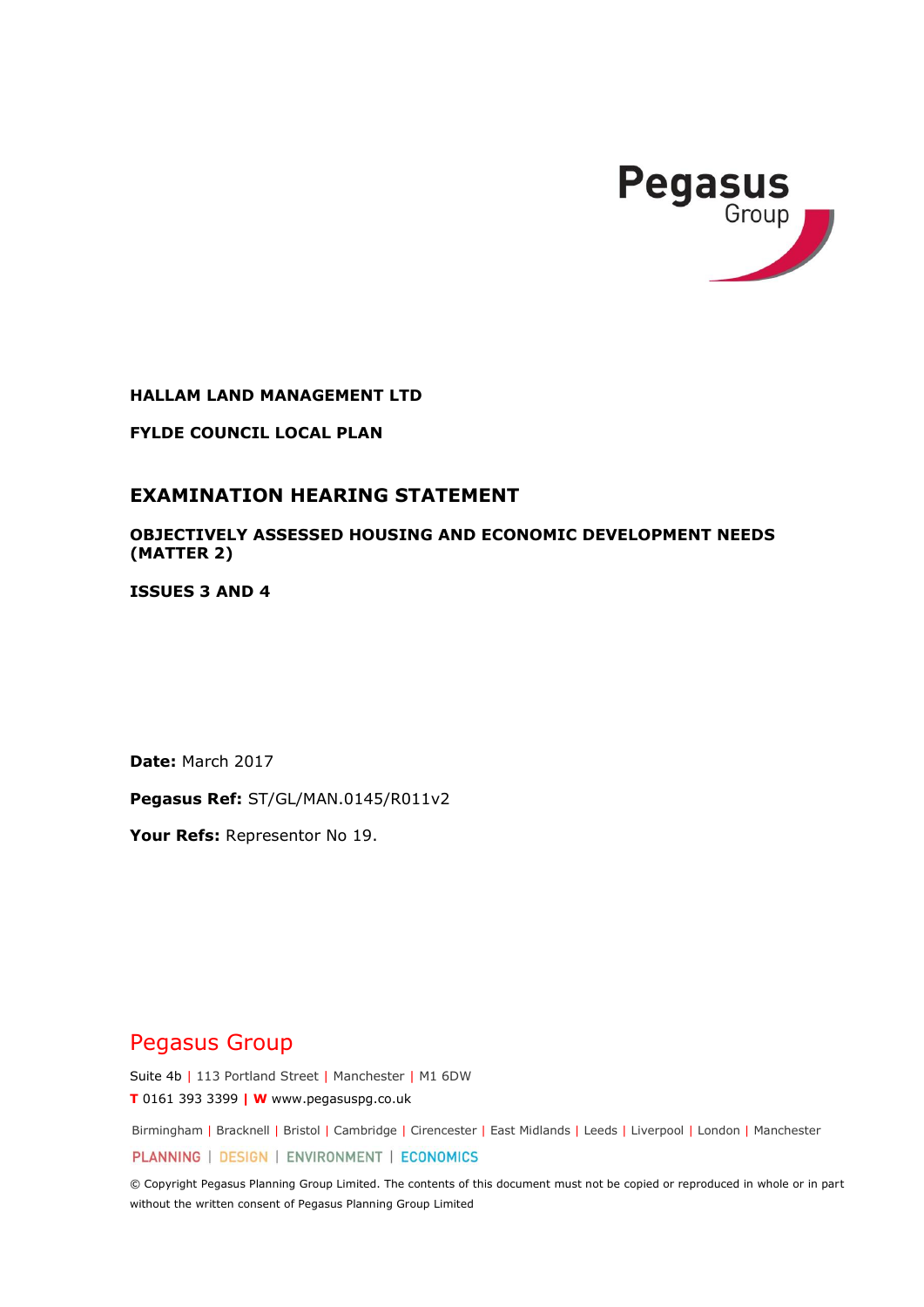

# **1. MATTER 2 – Objectively Assessed Housing and Economic Development Needs**

#### **Issue 3 - Is the identified objectively assessed housing need (OAHN) soundly based and supported by robust and credible evidence and is it consistent with national policy?**

1.1 No, we believe the identified 370 OAHN figure utilised by the Submission Local Plan is not justified based on the evidence supporting the Local Plan and should increase to 440-440 dwelling per annum.

#### *Question 11: Does the identified Fylde Coast HMA provide a robust and appropriate basis for assessing housing needs?*

1.2 Yes.

*Question 12: The SHMA and its Addendums identify the OAN figure for Fylde as a range, based on the 2012-based sub-national household projections (SNHP). The DCLG released its 2014-based SNHP in July 2016. The Council refers to there being only a 1% difference in projected household numbers between the 2012 and 2014-based projections, though this is over slightly different timescales. Further to my initial questions to the Council (EL1.001a), its response (EL1.001b) indicates that the actual increase is less than 1% taking account of the different periods and it is not considered that this has any significant implications for the OAHN. Is this justified by the evidence? Is the use of the 2012-based sub-national household projections as a 'starting point' for identifying the OAHN appropriate? What bearing, if any, would the latest household projections have on the assessment of the OAHN?* 

- 1.3 The PPG (ID 2a-016) confirms the most up to date projections should be used wherever possible.
- 1.4 The 2014 SNPP published on 25th May 2016 and the 2014 SNHP on 12th July 2016. The Local Plan was submitted on 9<sup>th</sup> December 2016. Consultation upon the publication version of the plan was also undertaken after the 2014 SNHP were published, indicating that the Council could have used this latest data.
- 1.5 In Fylde's case, the latest 2014 data show an increase in the rate of population and household growth, with the 2014 SNPP showing an 7.1% increase in growth and the 2014 SNHP showing a 9.9% increase across the same period. The above figures are higher than the growth projections produced by the 2012 data. Whilst we are minded to concur that the increase is unlikely to completely undermine the SHMA findings in the context of the NPPG (para 2a-016-20150227 – which still makes references the 2012 data), it does give further support to an OAN figure at the higher end of the SHMA range, as it shows that the demographic starting point is increasing.

# *Question 13: Is the OAHN range of figures identified in the SHMA soundly based?*

- 1.6 In short, it is considered that OAN range of 440-450 dpa for Fylde as suggested by Turley is a soundly based figure. Figures below that range are not considered to represent OAN for Fylde for reasons that we set out below in relation to the questions relating to affordable housing needs and economic growth forecasts.
- 1.7 Indeed, we consider the Council have chosen the 370 on the assumption that this represents an OAN figure but instead it has been reached as part of a "policy on" train of thought. Indeed, the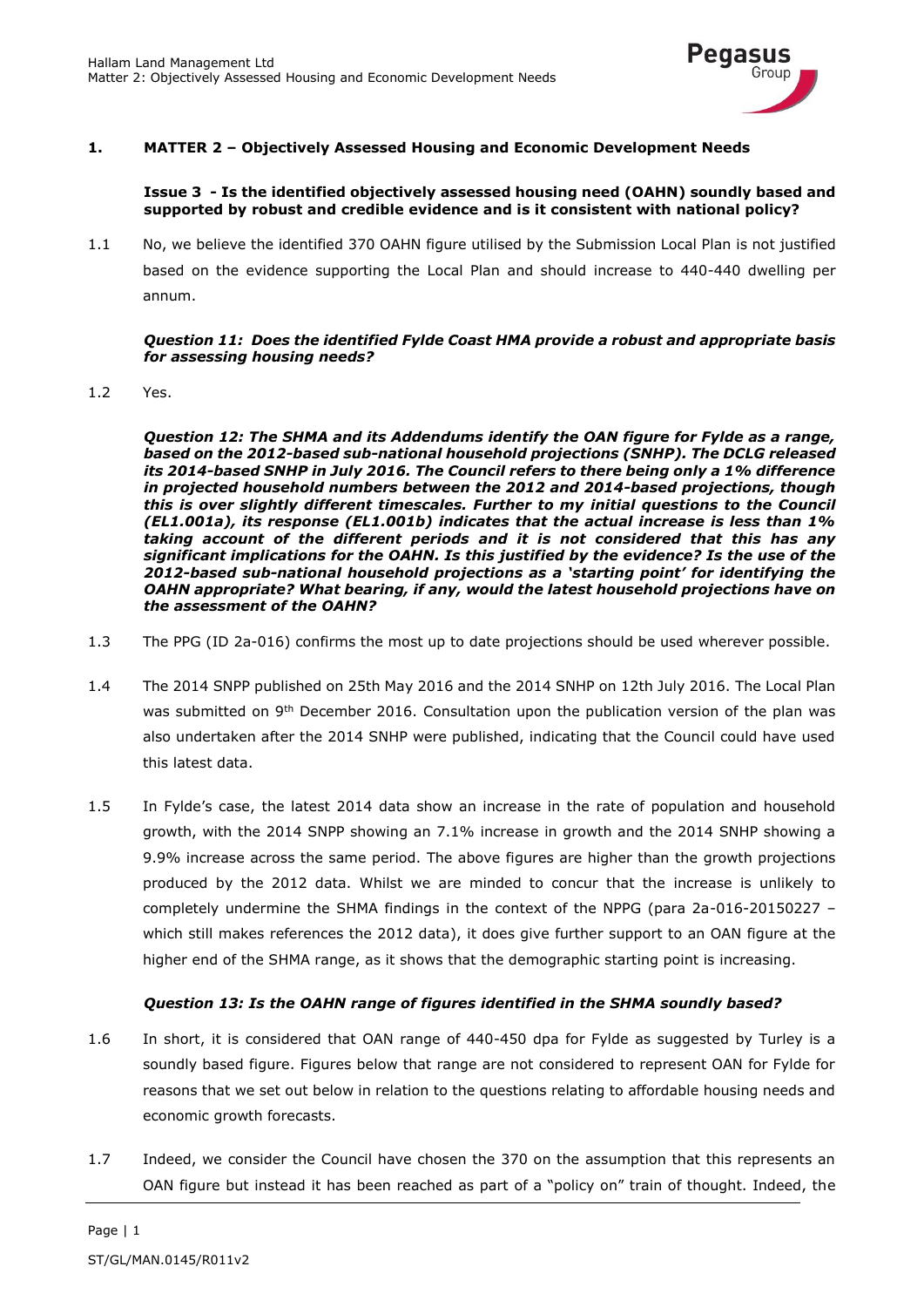

fact that the Council have persistently stuck to a figure of around 370 dwellings per annum throughout the process and have sort to badge this as an OAN figure is somewhat disconcerting when considering the process that is supposed to be carried out, particularly given the original methodology was based on the RSS requirement plus backlog.

- 1.8 The first three scenarios tested in the SHMA are a range of migration-led scenarios. The first is a 5 year migration-led scenario where internal and international migration assumptions are based on the last five years of historical evidence (162 dwellings per annum 2011 to 2030). The next is a 10 year migration-led scenario where internal and international migration assumptions are based on the last ten years of historical evidence (242 dwellings per annum 2011 to 2030). A natural change scenario has also been tested where in-migration, out-migration, immigration and emigration are all set to zero and only births and deaths contribute to population change (-64 dwellings per annum 2011 to 2030).
- 1.9 It is important to note that Turley discount these first three scenarios on the basis that they do not fully meet population requirements and do not enable growth in total employment or increase the affordable housing stock. The SHMA then tests a scenario which rebases the 2010 SNPP to ensure consistency with the 2011 Census population (giving 321 dwellings per annum 2011 to 2030). The SHMA goes on to test three employment-led scenarios, the first from an Experian employment forecast (giving 366 dwellings per annum 2011 to 2030), the second from an Oxford Economics forecast (giving 436 dwellings per annum 2011 to 2030) and the third a forecast utilising the AECOM 2012 Employment Land Review (giving 404 dwellings per annum 2011 to 2030). The SHMA concludes that from the various modelling scenarios these indicate that there is an objectively assessed housing need for between 300 and 420 dwellings per annum in the Borough to 2030.
- 1.10 We consider that this range of 300 to 420 dwellings per annum is unusually large and is not helpful in understanding the objectively assessed need as a basis for deriving a housing requirement for either plan-making purposes or decision-taking in the absence of a development plan figure. Indeed, it represents a difference of 2,280 dwellings over the plan period 2011-2030.
- 1.11 Addendum 1 of the SHMA (published in November 2014) took account the release of the 2012 SNPP. It concluded that in light of the new projections that were available, the range of 300 to 420 remained appropriate and that the upper end of this range should be considered to represent OAN. Notably, it also recorded the fact that modelling from the Experian forecasts in fact resulted in a loss of jobs, which we consider provides justification to omit this forecast scenario as a valid option. In addition, Addendum 1 confirmed the net annual need for affordable housing had increased from 207 to 249 per annum.
- 1.12 Addendum 2 of the SHMA was subsequently published in May 2015 providing an update of the modelling presented in the Addendum 1 report to take into account the DCLG 2012 sub-national household projections that were released in February 2015. Paragraphs 5.27 and 5.28 of the SHMA Addendum 2 state that the re-modelling continues to identify that at the **upper end**, with the range identified within the 2013 SHMA falling below the re-modelled outputs presented in Addendum 2.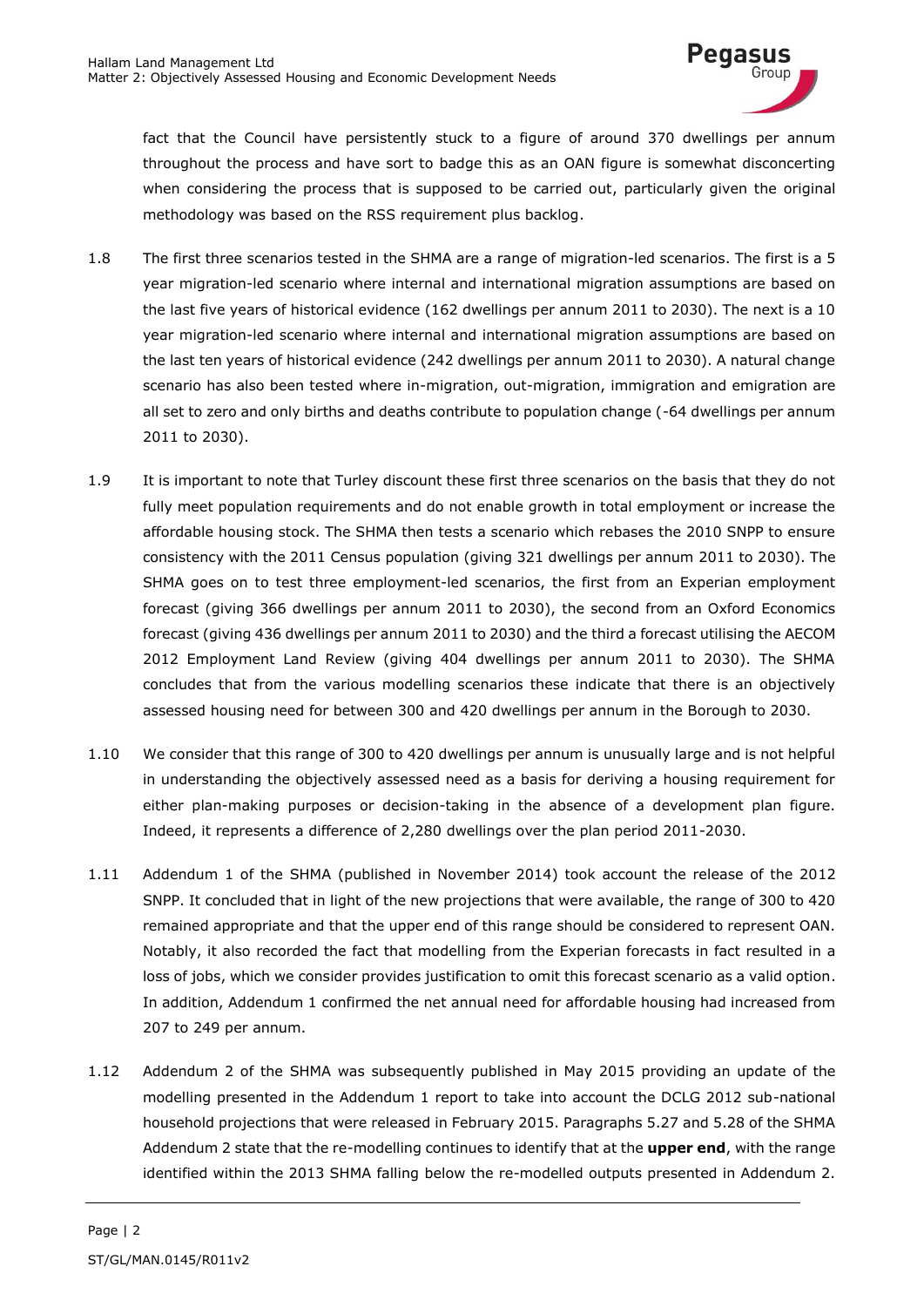

The employment-led AECOM and Oxford Economics scenarios suggest a need for between 440 dwellings and 450 dwellings per annum based upon the application of the adjusted headship rate assumptions in the Addendum 2, and, in accordance with Addendum 1, this upper end of the range represents the OAN in our strong opinion. Indeed, the SHMA Addendum 2 concludes that the range of **440 to 450 dwellings would now represent the OAN** on the basis of the considered economic position within the Council's evidence base.

- 1.13 Based on the findings of the original SHMA and the subsequent Addenda, in June 2015 the Council published its *Housing Requirement Paper* (subsequently updated in June 2016 – see document ref ED017). The Paper summarises the findings of the SHMA and Addenda 1 and 2, and states (paragraph 6) that these conclusions; "*which sets out the objectively assessed need, plus national*  and local policy and evidence, plus local issues, will be used to derive an **annual housing** *requirement figure*" (original emphasis).
- 1.14 This process describes what is clearly set out by Lord Justice Laws in the Court of Appeal judgment concerning the Solihull Local Plan, as the second stage of a mandatory two stage process to derive a housing requirement for plan making purposes (see paragraphs 16 & 18 *Solihull MBC v Gallagher Estates & Lioncourt Homes [2014] EWCA Civ 1610*). First, the OAN for housing must be established, and then, at the second stage, it is subject to policy and other considerations in order to derive a requirement figure.
- 1.15 Paragraph 68 of the *Housing Requirement Paper* notes the conclusions of the SHMA Addendum 2, with the employment-led AECOM and Oxford Economics scenarios presenting a need for between 440 and 450 dwellings per annum based upon the application of the adjusted headship rate assumptions presented within Addendum 2. At paragraph 69, the *Housing Requirement Paper* notes the conclusions of Addendum 1 which states that the upper end of the range would represent the OAN on the basis of the considered economic position within the Council's evidence base. On this basis, given that Addendum 2 updates this upper range of 440 to 450 dwellings per annum, it is clear that the Paper acknowledges that these figures must therefore represent the OAN. This is further evidenced in paragraph 2 of the *Housing Requirement Paper* which states that the Council has accepted the findings of the SHMA.
- 1.16 The Housing Paper (especially previous versions of it) went on to conflate the two distinct outputs from the mandatory two stage approach. The correct approach in determining the housing requirement through the local plan process is first to set out the OAN, and then pass this through the lens of policy and constraints to derive the requirement. Ultimately, this is what the Housing Paper actually does, and it is the legitimate second stage in the plan making process. However, it is not, part of the evidence as to what the OAN for housing in Fylde is (this is set out in the SHMA and Addenda). Importantly, what Fylde don't go on to do is consider and understand the consequences of not meeting their OAN.
- 1.17 This 'policy on' approach is described further in paragraphs 134-140 of the 2016 Housing Paper in relation to the approach to commuting ratios. The Paper concludes in this section that, although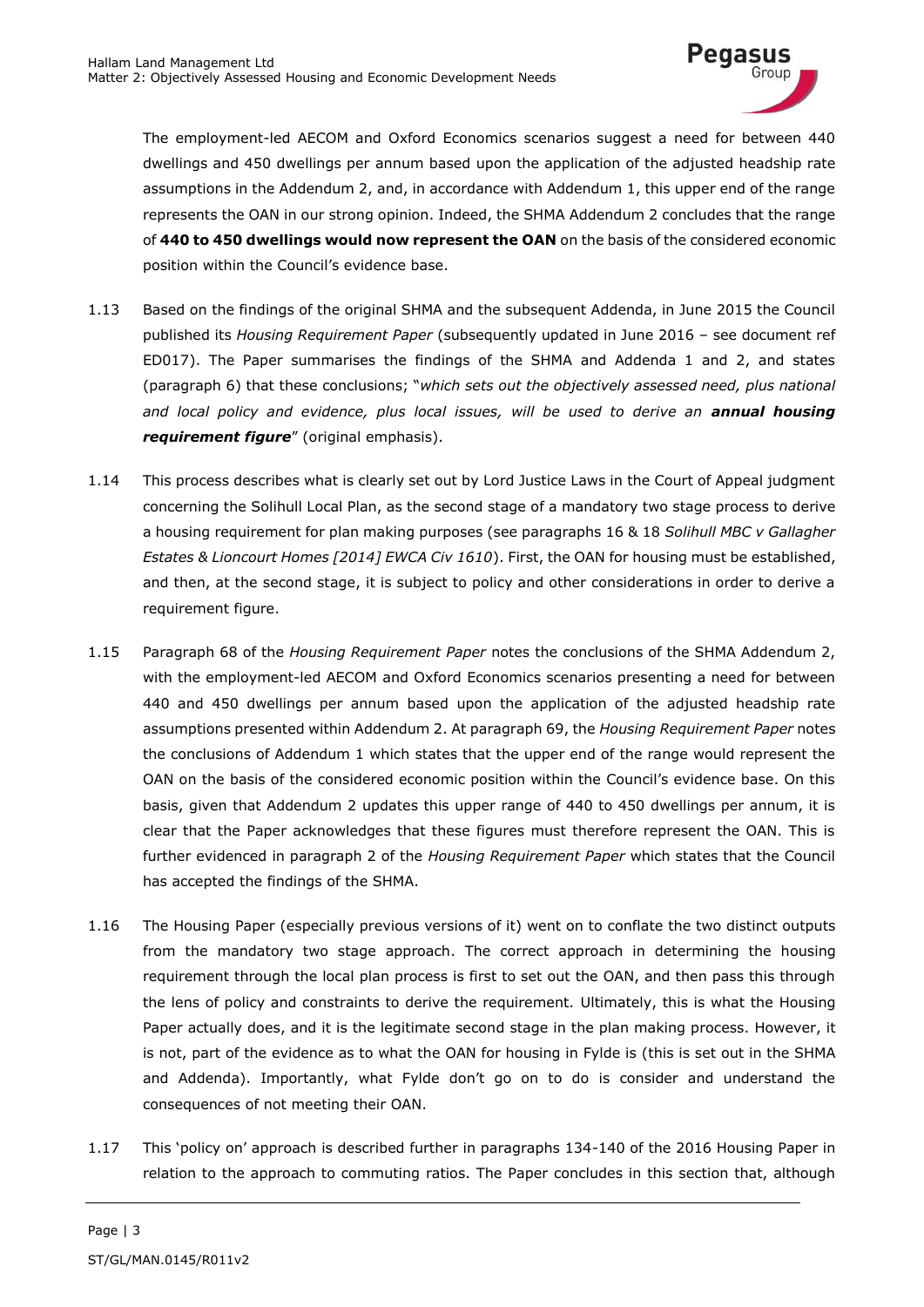

Fylde aspires to grow its economy, it is "*unlikely that these new workers will live within the Council's area and housing will not need to be built to accommodate them"*. Although not spelt out in any detail, it is clear that the Council has chosen to assume that commuting ratios will not remain as they are at present. Instead, they have therefore assumed that a greater proportion of the workforce in the future will commute into the Borough in order to fill jobs. Importantly, this is in stark contrast to the modelling work which underpins the SHMA and its Addenda, which assumes the commuting ratio remains constant over the projection period. As such, Fylde are not planning for the housing required to meet the jobs growth in the Borough. The result is that these homes need to be planned for in the remainder of the Housing Market Area or perhaps even the subregion. However, these consequences are not explained or mapped out under the statements / memorandums relating to the Duty to Cooperate.

1.18 The judgment of Hickinbottom J. in '*Oadby & Wigston Borough Council vs Secretary of State for Communities and Local Government & Bloors Homes Ltd [2015] EWHC 1897 (Admin)'* is relevant here (see **Appendix 1**). At paragraph 34(i) the judge stated the following:

> *"For an authority to decide not to accommodate additional workers drawn to its area by*  increased employment opportunities is clearly a policy on decision which affects adjacent *authorities who would be expected to house those additional commuting workers, unless there was evidence (accepted by the inspector or other planning decision-maker) that in fact the increase in employment in the borough would not increase the overall accommodation needs. In the absence of such evidence, or a development plan or any form of agreement between the authorities to the effect that adjacent authorities agree to increase their housing accommodation accordingly, the decision-maker is entitled to allow for provision to house those additional workers. To decide not to do so on the basis that they will be accommodated in adjacent authorities is a policy on decision".*

- 1.19 With the Council making assumptions about a change in the level of commuting this, in line with the findings of the Oadby judgment, is a 'policy on' decision. In so doing, the Council has also chosen not to reflect the labour force requirements derived from the economic projections used in the SHMA and Addenda, but instead to use the demographic projection of 370 dwellings per annum. As the SHMA is one which covers the areas of three local authorities, the implications of Fylde deciding not to meet its housing needs in full will require cooperation with its neighbours as to how this need is to be met, and this too is a second stage process which goes beyond the identification of the OAN. The Oadby judgment is clear on this basis alone that, in the context of Fylde, the figure of 370 dwellings per annum cannot be the OAN for the Borough.
- 1.20 The role of the *Housing Requirement Paper* in deriving a housing requirement figure as distinct from the OAN for housing, is further made clear by the overall conclusions in paragraphs  $151 - 162$ of the 2016 Housing Requirement Paper. In particular, paragraphs 159 and 160, when referring to constraints to delivery and environmental constraints, demonstrate the Council is clearly undertaking the exercise of deriving a requirement figure by applying such factors to the OAN for housing.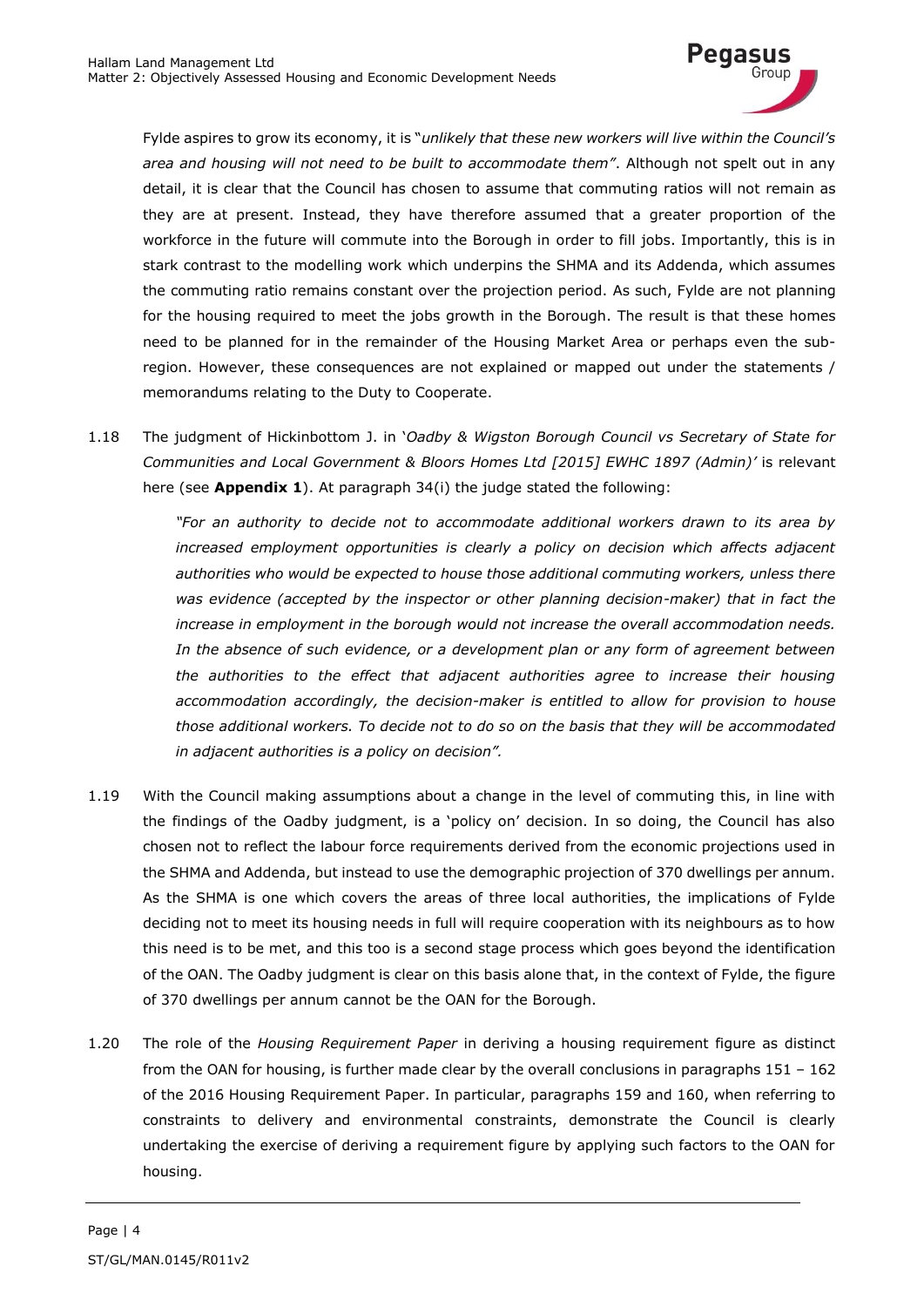

1.21 To conclude, there is a clear distinction between the OAN at 440-450 dwellings per annum and the untested requirement figure the Council is now proposing of 370 dwellings per annum.

#### *Question 14: Does the assessment of OAHN take sufficient account of market signals as well as other market indicators in relation to the balance between the demand for and supply for housing?*

- 1.22 The PPG (ID2a-018) considers that housing need should be adjusted to reflect market signals. Relevant signals are set out as:
	- Land prices
	- House prices
	- Rents
	- **•** Affordability
	- Rate of development
	- Overcrowding
- 1.23 The Housing Requirement Paper 2015 considers each of these market signals in detail, following on from the analysis in the SHMA Addendum 2, and concludes at Paragraph 141 that the housing market signals are not displaying any significant upwards trends, with paragraph 142 concluding that any uplift in the housing requirement figure associated with the trends provided by the market signals, from the level implied by the household projections (i.e. the PPG starting point) should be relatively modest.
- 1.24 We consider this assessment to be robust.

#### *Question 15: Has the assessment of OAHN taken account of other factors including vacancy rates and second homes?*

1.25 Yes, we consider the evidence is robust in this respect.

# *Question 16 – In relation to affordable housing:*

#### *- Is the SHMA's methodology for assessing affordable housing needs robust and in line with Government guidance?*

1.26 Yes, we consider the evidence is robust in this respect.

#### *- The Plan recognises that the full amount of affordable housing needed per annum is not deliverable. Has the Council considered the option of a higher housing requirement to assist in delivering more affordable dwellings?*

1.27 This SHMA Addendum 1 confirmed that the new population projections did not materially affect housing requirements in Fylde with objectively assessed need remaining within the 300-420 dwellings per annum range. It did note however, that affordable need had increased from 207 to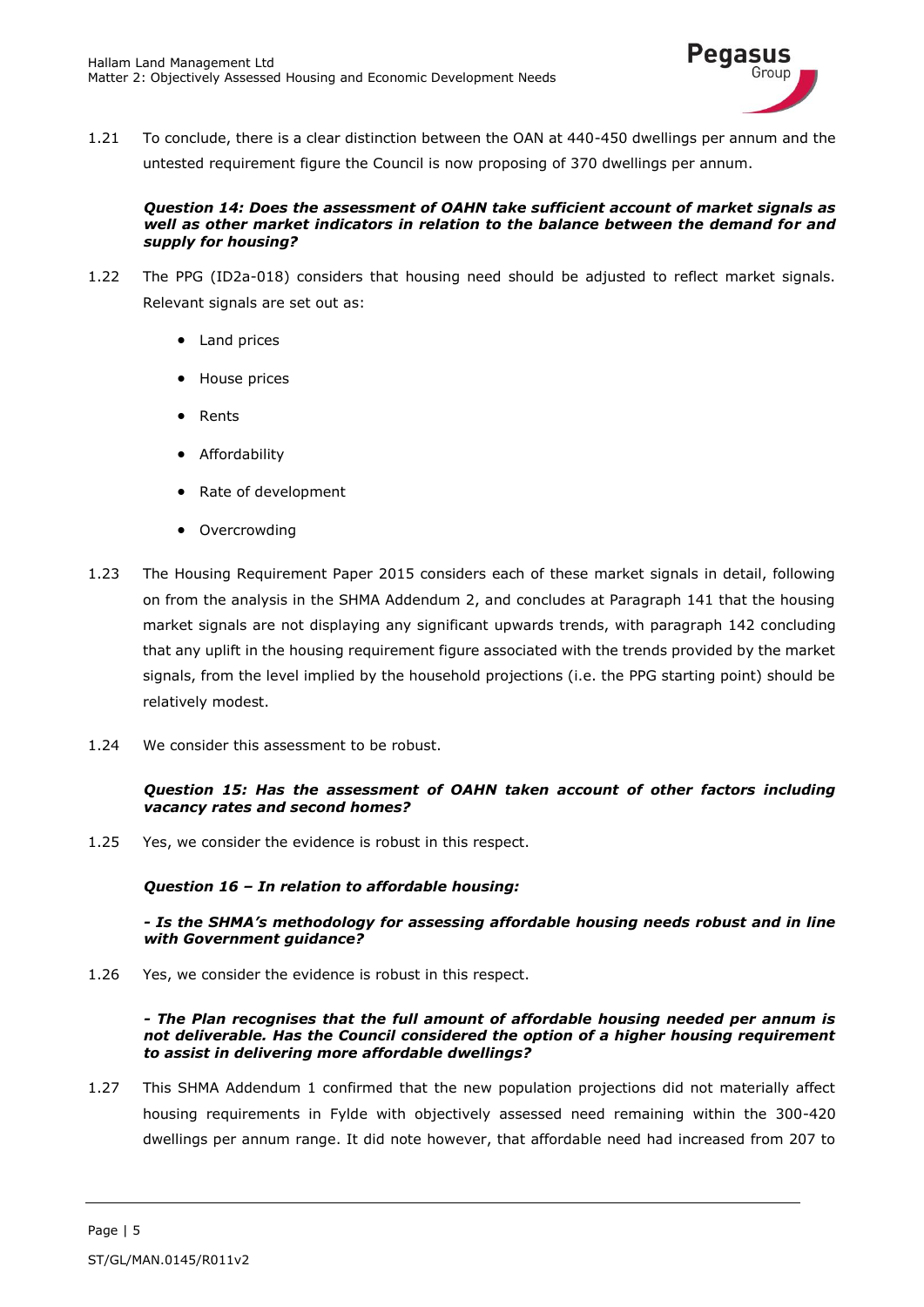

249 dwellings per annum (an increase of 18%). This is significant, as this level of affordable need is over two thirds of the total identified housing requirement.

- 1.28 If you take the adopted and emerging affordable housing target of 30% and assume all affordable housing was to be delivered through the house building industry at this rate, this would require an annual gross target 830 homes. We are not suggesting that this calculation is appropriate as a means of deriving the OAN, but careful account should be taken of the need for affordable housing in arriving at an assessment of housing need overall particularly in light of Paragraph 47 of the NPPF requires local authorities to meet the objectively assessed needs for both market and affordable housing.
- 1.29 Even if it is clearly evident that such high gross levels of housing delivery would be unviable, the NPPG still advises the following at para 2a-029-20140306:

*'...An increase in the total housing figures included in the local plan should be considered where it could help deliver the required number of affordable homes.'* 

1.30 Within the Agenda/Reoprt for the Local Plan Steering Group meeting on 16th April 2014 (**see Appendix 2**), officers confirmed that providing 690 dwellings per annum (based on the affordable housing need in the SHMA 2014 of 207 per annum) would be unrealistic in light of past delivery trends over the last 22 years at paragraph 7.9. However, they go onto say the following at paragraph 7.10:

> *'Providing 360 to 440 dwellings per annum would contribute towards meeting a significant proportion of the affordable housing need in the SHMA....Figure 1.1 (from the SHMA 2013) shows that none of the migration led scenarios result in an increase in the affordable housing stock.'*

- 1.31 Clearly, an OAN figure at the higher end of this range would deliver more affordable homes and would make a more positive and meaningful contribution towards addressing such needs.
- 1.32 However, at paragraph 12.7 of the same document, the Council distance themselves from a figure at the upper end of this range on the basis that they consider that such rates are unlikely to be achieved based on past delivery rates. Interestingly, they go on to say that:

*'the capacity of the market will need to be examined further through engagement with the development industry'* 

1.33 The document then goes on to justify the 366 dpa figure (relevant at the time) as representing the *'optimum balance across all three dimensions of sustainable development'*, further suggesting that the 366 figure does not represent the Full OAHN requirement for Fylde.

# *Question 17 - Have the needs of particular groups (e.g. the elderly) and types of housing (e.g. private rented, self-build) been satisfactorily assessed?*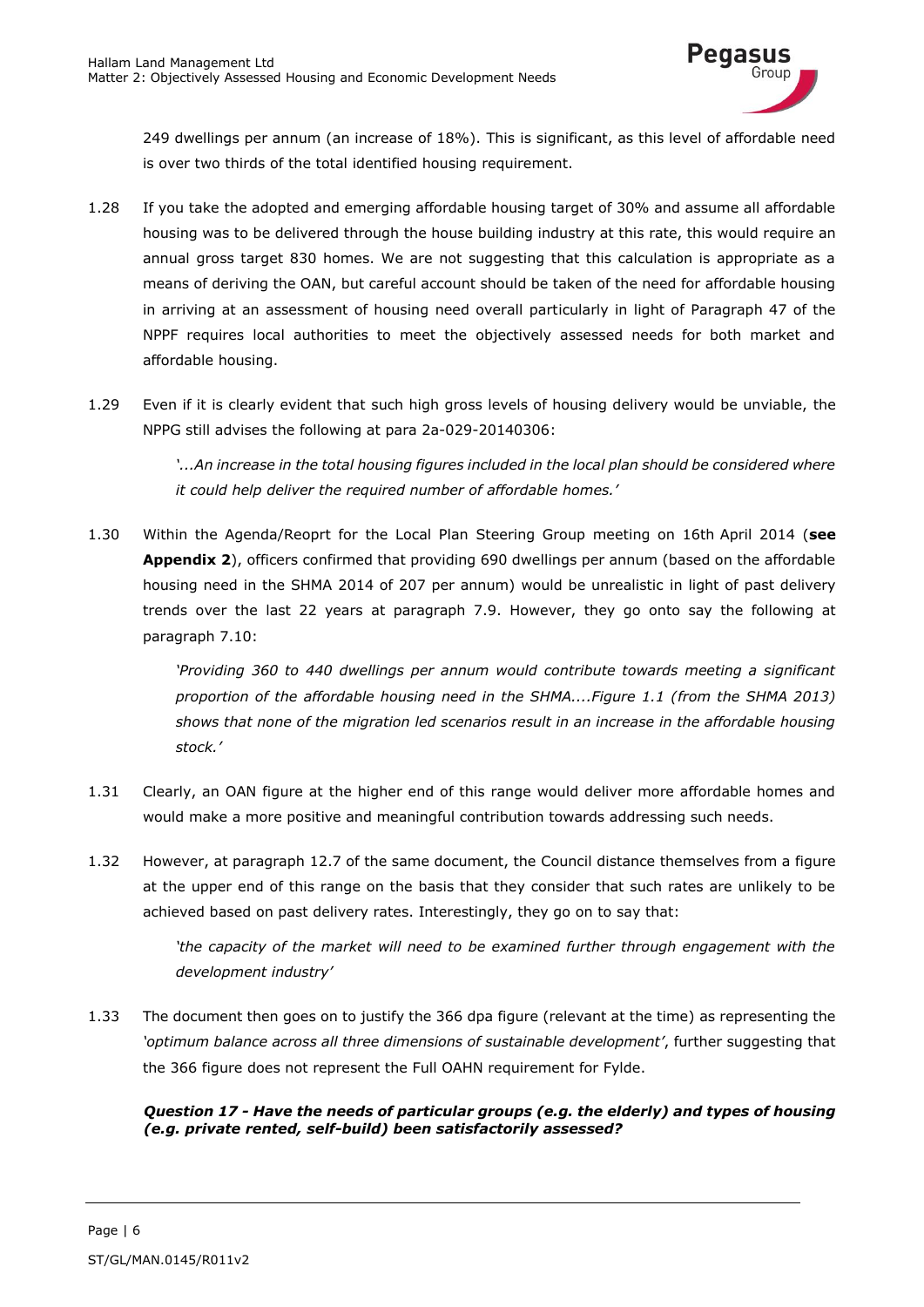

- 1.34 Paragraph 10.11 of the Turley SHMA confirms that it did not model housing needs for the elderly (i.e. those that would need care home accommodation) and that these needs would have to be assessed separately. As such, any future housing land requirements set out in the Local Plan will need to account for such needs.
- 1.35 At present, it cannot be assumed that such demand will be met within the current housing allocations set out in the Local Plan, which have been limited to an assessment that does not account for these needs, and on the basis of a strategy that does not even meet the FOAN of standard C3 housing.

# *Question 18 - Have employment trends been appropriately taken into account? Is the OAHN aligned with forecasts for jobs growth? (Also see Issue 4)*

- 1.36 The PPG notes that it is correct to take economic forecasts into account (*ID 2a-018*) and it is now an established component of the OAN for housing.
- 1.37 In a Local Authority area, economic projections can be produced in order to determine the likely future employment generation based on current economic conditions that will take place across the plan period. These projections will result in a forecast of the number by which the workforce is likely to grow in the district, and projections of the resultant demand for labour force can be produced. These requirements then need to be taken into account in the determination of the OAN in order to align assessments of employment and housing in accordance with the Framework, paragraph 158.
- 1.38 If a demographic model alone is used without taking account of future increases in the workforce then, if high employment growth is forecast, there is likely to be a shortfall in the housing requirement which will result in an increased flow of commuters into the Borough to work. To adopt such an approach is clearly the use of a policy mechanism as highlighted above.
- 1.39 As previously highlighted, the Fylde Addendum 2 concluded that the lower end of the recommended range (300) was no longer appropriate and that figure of 370 would represent a base level of demographic need, consistent with the approach the Council had taken previously (when they adopted a figure of 366). However, paragraph 5.27 states that a figure of 440–450 dwellings per annum would be required to support the level of economic growth forecast in the Council's employment evidence for the Local Plan.
- *1.40* It follows that this elevated level of housing would be required to support the strategic vision of the plan which confirms (at Chapter 3, page 26) that by 2032:

*"Fylde will have continued to develop as a dynamic prosperous place to live and work through boosting the delivery of sustainable homes and employment growth."*

1.41 National guidance confirms that housing strategies within Local Plan must take account of economic aspirations, with paragraph 158 of the NPPF stating that: